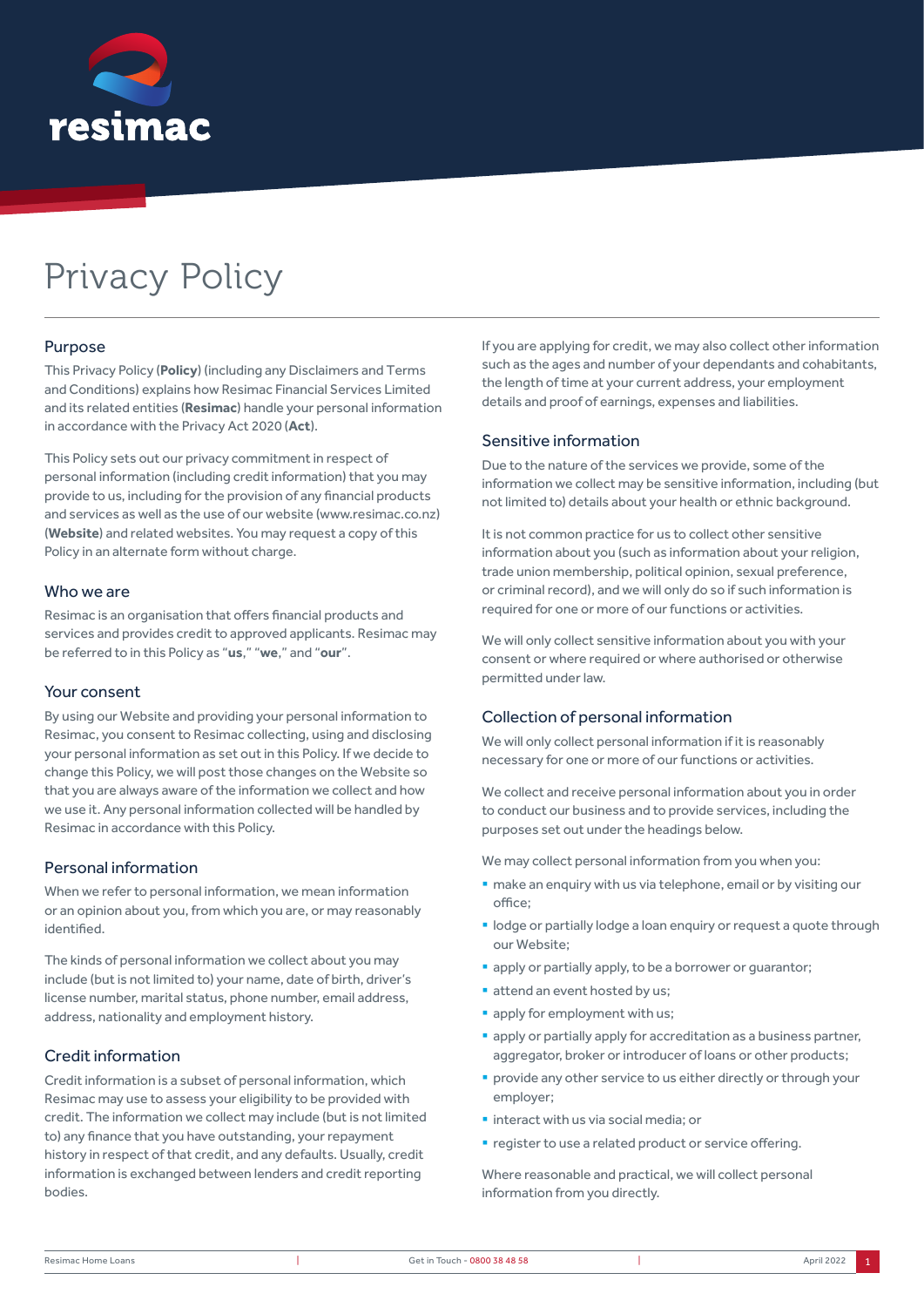

We may also collect personal information about you from third parties, such as a partner or spouse who contacts us on your behalf, from our contractors who supply services to us, through our business partners and referrers (such as mortgage originators and brokers), from a publicly maintained record or from other individuals, credit reporting bodies or companies or individuals authorised by you.

If you do not provide information requested by us, we may not be able to provide you with our services.

## Cookies

Resimac tracks traffic patterns though its Website and third-party websites in a number of ways.

We may use a feature of your browser called a "cookie" to assign a "User ID" to your computer system. A cookie is a small data file that can be stored on your system when you visit a website. It is sent from our web server and accepted by your browser then returned each time you visit our Website. Cookies, by themselves, only identify your computer to our servers when you visit our Website and assists us with monitoring use of our Website and tailoring information from our Website to you.

## Google analytics

We also use Google Analytics measurement system (to understand and measure the web traffic patterns to and from our Website). For more information on Google Analytics go to www. google.com/analytics.

Third party suppliers may also be used by us to display advertising on other internet websites. Those suppliers may anonymously collect information on your interaction with the advertisements and track your browsing behaviour by using cookies or other similar software tools. Resimac is not responsible for nor makes any representations or warranties for third party suppliers.

To the extent that you disclose your personal information on websites belonging to or maintained by other organisations that may be linked or associated with our Website, different rules may apply to their collection, use or disclosure of your personal information and we are not responsible for their use or disclosure. You should review the policies on those websites.

## Use of your personal information

Should you choose to provide us with your personal information, Resimac will only collect, hold and use your personal information:

- to assist us in providing our products and services;
- to inform you of other products and services, including third party products and services;
- where it is necessary for our business purposes, including,

amongst other things, improving our products and services, conducting market research or data analysis and processing, and administering the products and services provided to you;

- to assess your credit worthiness;
- **to verify your identity; and/or**
- **to action any online request you make.**

Resimac may also perform ongoing identity verification checks whilst you remain a customer of Resimac.

Resimac will not sell, trade or rent any personally information obtained from you to a third party without your consent.

#### Disclosure of personal information

We may disclose your personal information for the purpose for which it has been provided, for reasonably related secondary purposes, any other purpose you have consented to and any other purpose permitted under the Act. This may include using your personal information for the following purposes:

- $\bullet$  to provide you with the products or services you requested;
- **•** to verify your identity;
- to assess, process and manage your application to be a borrower or guarantor, including to verify your details and assess our risk;
- to provide you with credit and manage that credit;
- to assess, process and manage your application for employment;
- **•** for complaints handling or data analytics purposes;
- **to manage our relationship with you;**
- to assess, process and manage your application to be a business partner, aggregator, broker or introducer of loans or other products, including to verify your details and assess our risk;
- to manage our business, including obtaining advice and services from companies and contractors including the types set out below; and
- to provide you access to the customer rewards program.

We may also disclose your personal information in line with any requirement prescribed by law.

For the above purposes, we may need to share and/or collect personal information with or from other organisations or people as we see fit. Commonly, organisations or people we would share such information with include:

- other entities associated with or related to Resimac, including successors and assigns;
- agents, contractors and service providers to Resimac;
- **•** your employer/s or referees;
- originators;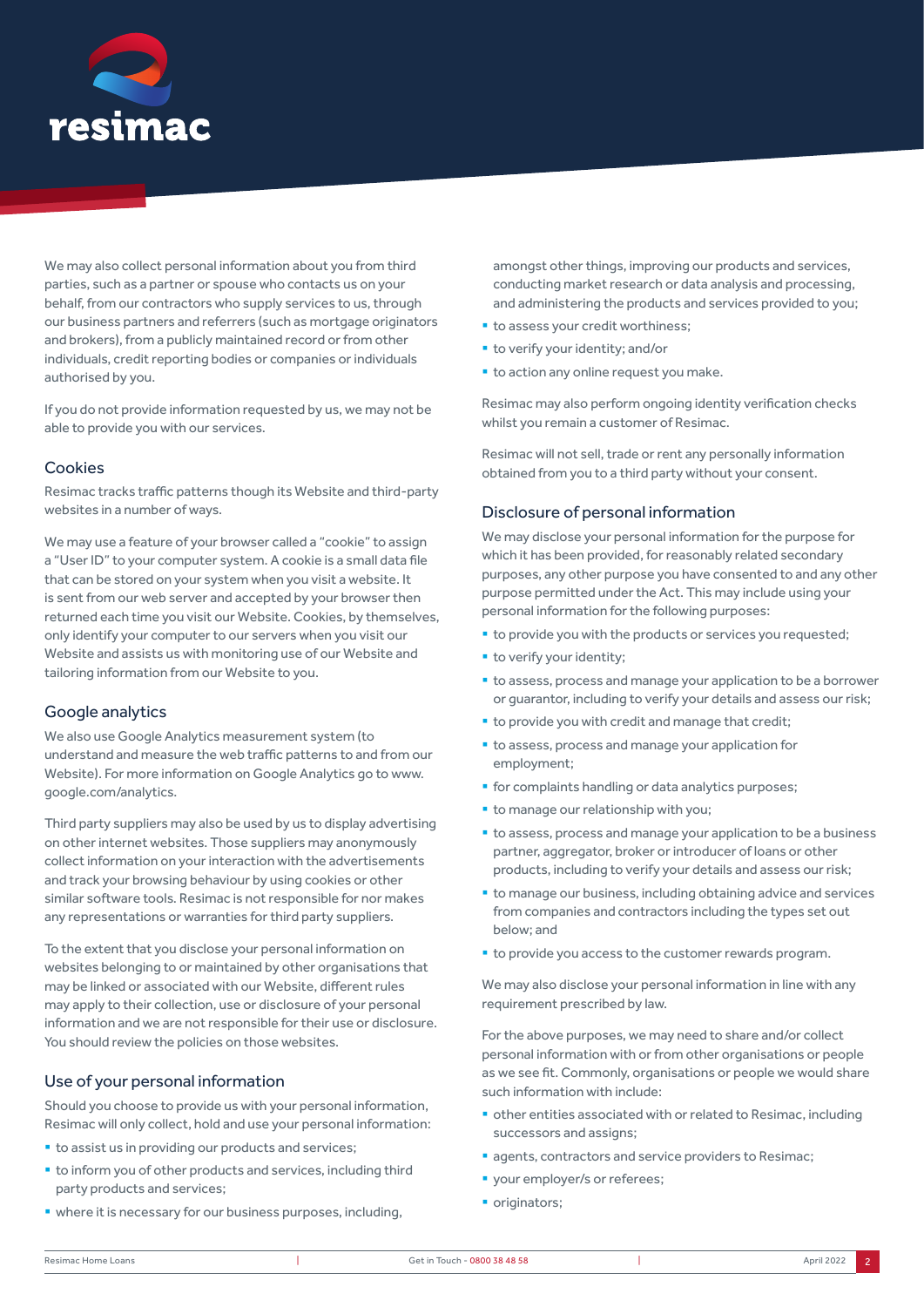

- rating agencies:
- **·** mortgage insurers;
- **·** title insurers;
- **·** funders:
- **•** professional advisers;
- financial institutions and securitisers:
- **•** other credit providers:
- **•** financial institution(s);
- **•** government and other regulatory bodies;
- **· law enforcement agencies;**
- debt collectors;
- **· trustee companies;**
- third parties for customer identification and verification purposes; and/or
- credit reporting agencies to verify your identity, perform a credit check and assess your credit worthiness.

Resimac may use the services of credit reporting agencies on an ongoing basis for purposes relating to the provision of credit to you (or any related person), and may exchange information about you with those agencies, including default information. Those agencies may retain that information and provide that information to other customers who use their credit reporting services.

# Overseas disclosure

We may disclose your personal information to overseas entities that provide support functions to us including (but not limited to) entities in Australia and the Philippines. You may obtain more information about these entities by contacting us.

Prior to disclosing any of your personal information to another person or organisation, we will take reasonable steps to satisfy ourselves that:

- a) the person or organisation has a commitment to protecting your personal information at least equal to our commitment; or
- b) you have consented to us making the disclosure.

# Verification of identity

Resimac and mortgage insurers may disclose personal information about you to an organisation, including a Credit Reporting Body (CRB), providing verification of your identity, including on-line verification of your identity. That organisation will give us a report of whether the personal information provided (to Resimac) matches personal information held. If we use these methods and are unable to verify your identity in this way, we will let you know. We may also use information (including but not limited to) from your Passport, Drivers License, citizenship certificate, birth

certificate, and any other identification document to match those details with the relevant registries using third party systems and record the result of the matching.

By obtaining your express consent, we may verify your identity using the Document Verification Service (DVS). Our use of the DVS to verify your identity may involve the use of third-party systems and services. DVS verifies supplied information by checking it against information held by the agency that originally issued that document (also referred to as the Official Record Holder). You may withdraw your consent at any time by contacting the Privacy Officer at privacy@resimac.com.au.

# Credit reporting bodies

We may exchange personal information about you with a CRB. The information may be included in reports that the CRBs may give other organisations (such as other lenders) to help them assess your credit worthiness. Some of this information may adversely affect your credit worthiness (for example if you have defaulted on your loan) and accordingly, may affect your ability to obtain credit from other lenders. Information exchanged with the CRB may affect your credit score.

# Direct marketing

From time to time we may use your personal information to provide you with current information about mortgage loans, special offers you may find of interest, changes to our organisation, or new products or services being offered by us or any company that we are associated with. By providing us with your personal information, you consent to us using your information to contact you on an ongoing basis for this purpose, including by mail, email, SMS, social media and telephone.

If you do not wish to receive marketing information, you can opt out by emailing us at marketing@resimac.co.nz or by phoning us on 0800 38 48 58.

We will not charge you for giving effect to your request and will take all reasonable steps to meet your request at the earliest possible opportunity.

We will not use or disclose sensitive information about you for direct marketing purposes unless you have consented to that use or disclosure.

# **Security**

The security of your information is very important to us. We will take reasonable steps (such as, but not limited to, restricting and monitoring access to personal information) to protect any personal information from misuse, loss or unauthorised access.